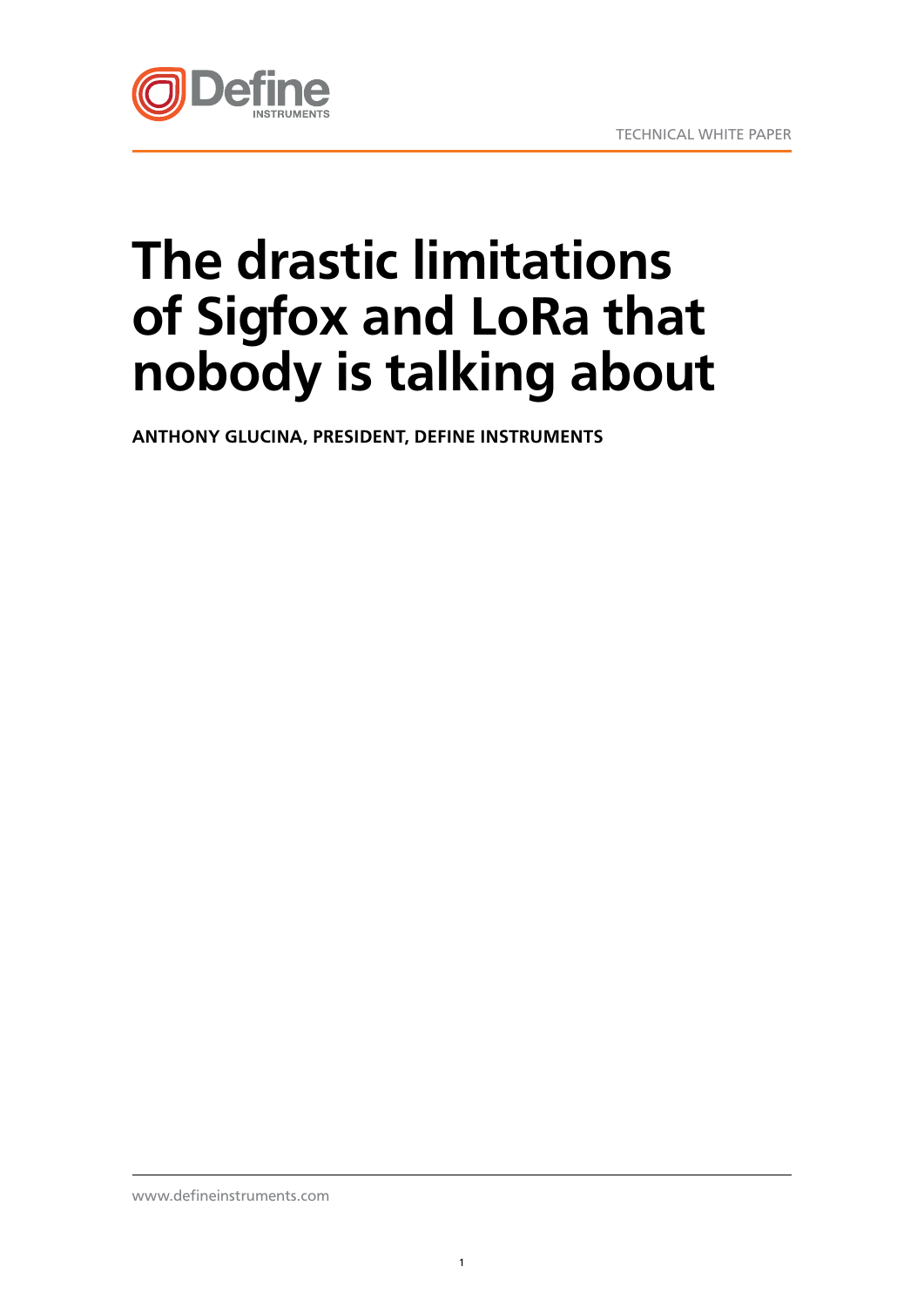

In the last year there has been much discussion about the increasing demand for low power long-range wireless devices to serve the need of the emerging IIoT market.

This technology is collectively known as LPWA (Low Power Wide Area) and the main players (and unsurprisingly, those making the most noise) in this category are Sigfox, LoRa, CAT-M1 and NB-IOT technology.

While evangelists for these respective technologies naturally claim that theirs is the one true solution, all is not as it seems.

This paper discusses the issues surrounding Sigfox and LoRa specifically – another article will examine those around CAT-M1 and NB-IOT.

## **The goal of LPWA technology**

LWPA technology used in Sigfox and LoRa is low cost, straightforward and requires no deep technical knowledge.

The proposition is that LPWA devices can be deployed in the field without needing connection to a power source and will continue to function on battery power for around 10 years.

Connected directly to a sensor (e.g. temperature sensor) or attached to an existing device (e.g. water or electricity meter) these LWPA instruments forward meaningful data to a base station which then transmits to the Cloud.

Deployment can be handled by those with basic technical knowledge and skills (No Engineering BSc required) and when the devices come to the end of their decade of service, they can either be disposed of, or have their battery replaced.

#### **How the issue of compromise compromises these LPWA technologies**

As with all technologies compromises have to be made to achieve the required results. Here are the notable ones.

The first major compromise that both Sigfox and LoRa have made is to elect to create products that only use unlicensed ISM (Industrial, Scientific, Medical) radio bands. These radio frequencies are freely available for anyone to use (provided they obey their country's RF regulations).

For SigFox and LoRa, the use of free ISM radio bands avoids the otherwise hefty license fees required for exclusive use of frequencies. Additionally, through this method they have garnered an advantage over competitors like cell phone companies who may have spent billions of dollars buying licenses for exclusive use of frequencies.

www.defineinstruments.com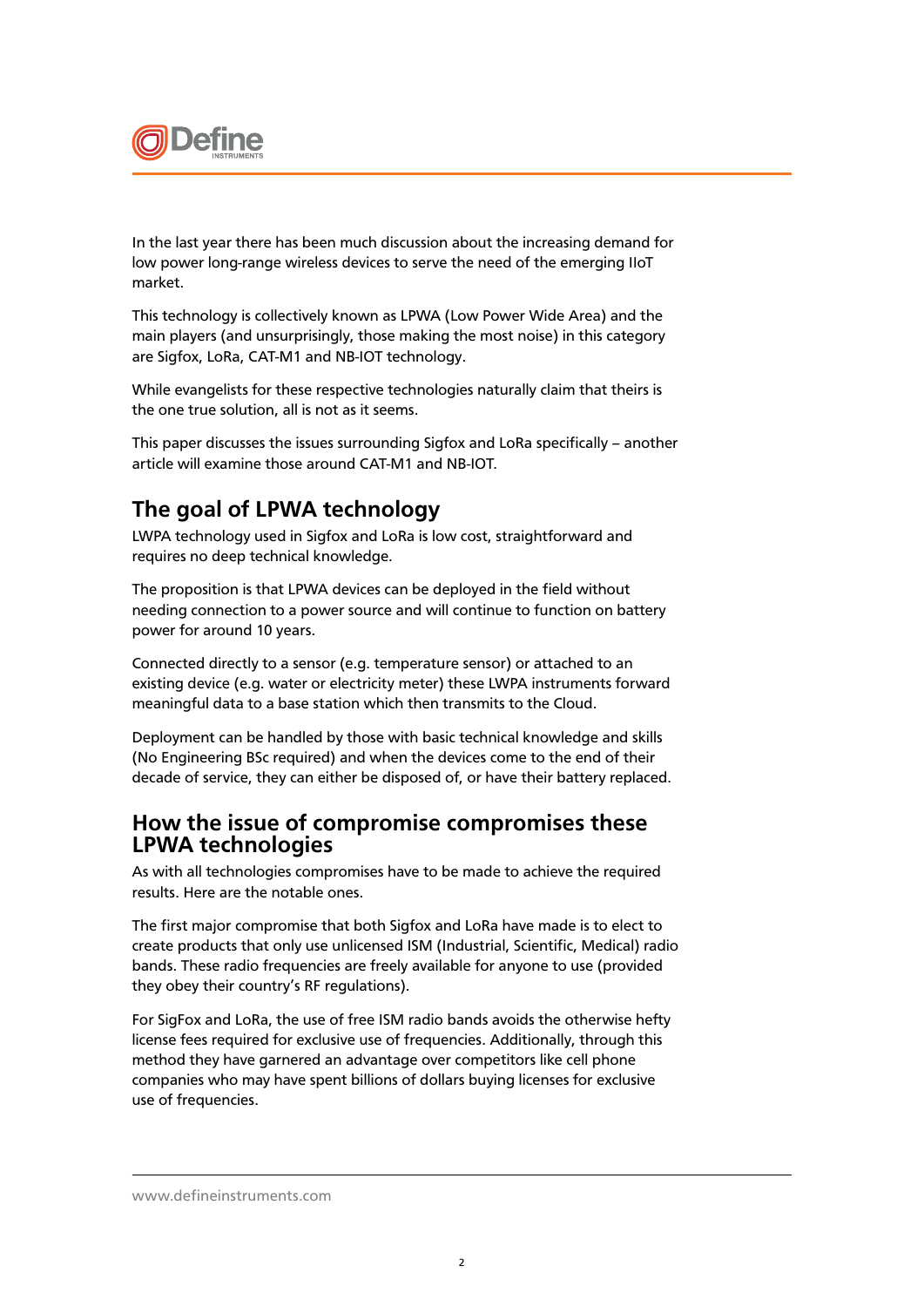

But herein lies the downside: by using unlicensed radio bands, control over bandwidth is lost. Even players as big as Sigfox and LoRa cannot force users of the same frequencies to curtail their usage should it become harmful or disruptive for their customers.

And with this volume of users no assumptions can be made about their behaviour, making it impossible to make future predictions. So the question is, will these providers be able to guarantee quality of service in decades to come?

#### **Elimination of cell technology**

Both Sigfox and LoRa use simple radio designs which use less silicon and therefore cost less to make. These designs deliver signals over very long distances, eliminating the need for cell type technology as signals can be picked up from a few gateways scattered around a city (this is referred to as a star topology).

In theory this reduces infrastructure costs enormously compared to cell technology but one of issues with this is that the devices continuously transmit on the highest power whether they need to or not (this is sometimes called "shout loud") and has obvious negative implications for power savings, which will be discussed later.

The benefit of the shout loud approach means data can be picked up by distant gateways, however, this could - in the end - limit the amount of connections and data in the network.

## **Control of usage vs freedom of use**

One of the big differences between Sigfox and LoRa is that Sigfox controls the base stations themselves whereas LoRA allows anyone to set up a network.

With Sigfox managing their own network they have some control over aspects like how many nodes are allowed to connect and the location of base stations.

By contrast many LoRa deployments are demonstrated on a building-wide network, using it simply as a local collator of data. This is a direction that LoRa seem to be increasingly heading towards.

This in some ways negates the benefits of reducing infrastructure costs by having long range devices. Using LoRa as a short range radio should at the very least deliver deep coverage across the building location. But what might be the consequences of such deployments using the unlicensed band?

#### www.defineinstruments.com